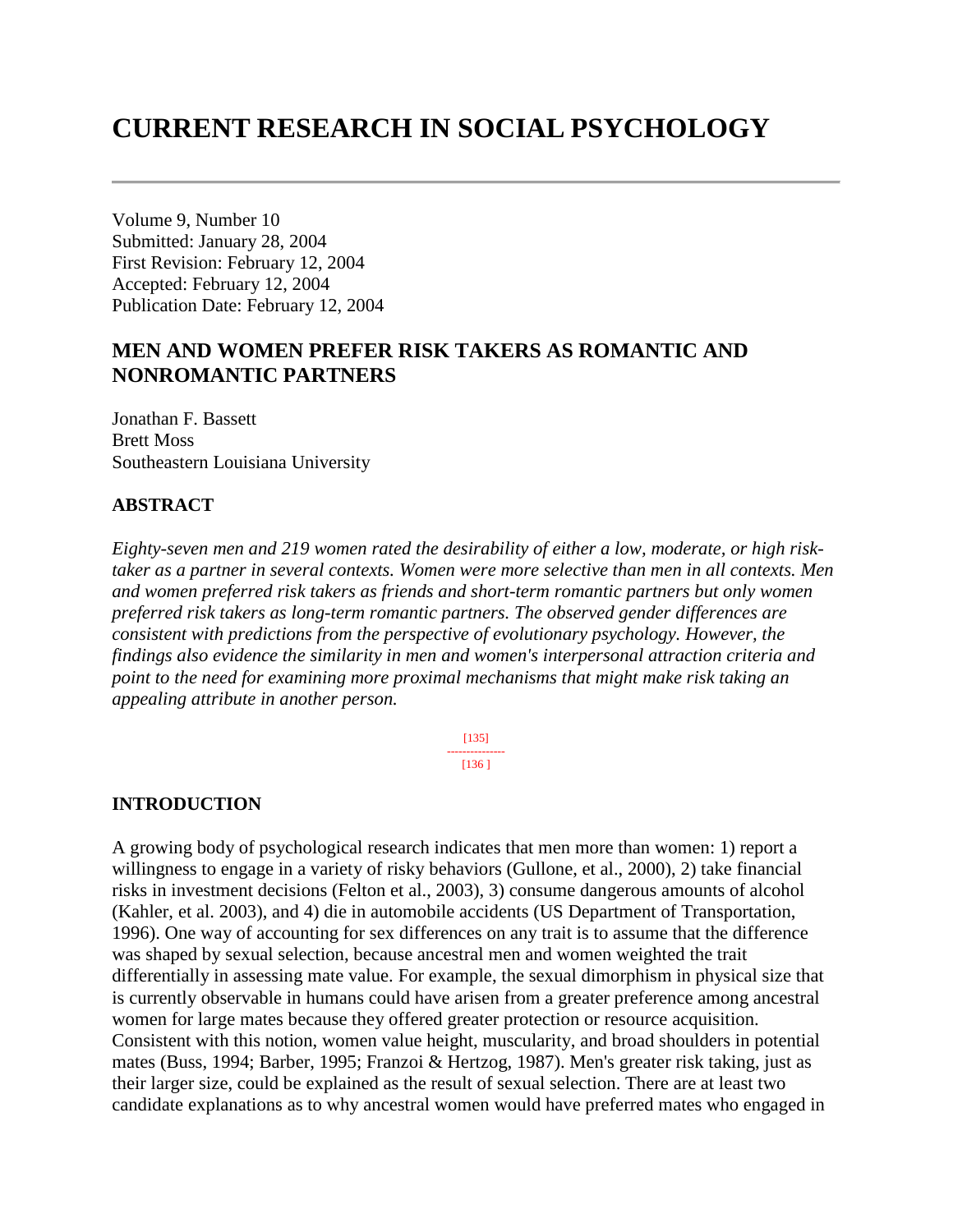dangerous and potentially self-destructive behaviors. The first is that such behaviors lead to greater accumulation of resources or demonstrated the abilities necessary for resource acquisition. Buss (1989) presented evidence that cross culturally women, more than men, valued status and resources in a potential mate. If a trait signaled men's ability to acquire resources, then ancestral women would have benefited from selecting as mates men who demonstrated that trait. Zuckerman and Kuhlman (2000) argued that risk taking could be such a trait because the activities, such as big game hunting, that lead to status and resources were inherently risky. Alternatively, ancestral women could have favored men who took risks because dangerous behaviors signaled good genes. In his handicap principle, Zahavi (1975) suggested that indicators of genetic fitness that are extremely costly evolved through sexual selection because organisms with poorer quality genes could not afford the cost of such physical or psychological ornaments. Zahavi points to the example of peacocks' tails, the size and the conspicuous patterning of which, simultaneously make peacocks more attractive to peahens but also put them at greater risk of predation. The detrimental feature of peacocks' tails persisted because peahens preferred to mate with peacocks possessing such traits. This preference, it is suggested, reflects the fact that only the highest quality peacocks could afford to have such a handicapping feature. Nell (2002) applied this handicapping principle to the high prevalence of reckless behavior among young men, suggesting that the dangerous actions of men, like peacocks' tails, might have served as a fitness indicator.

Kelly and Dunbar (2001) tested the prediction, based on sexual selection theory, that women would value bravery when evaluating potential mates. These authors had 60 women and 60 men rate the desirability as potential friends, short-term romantic partners, and long-term romantic partners of profiles depicting hypothetical people. The profiles varied in bravery as operationalized by type of hobbies enjoyed (e.g., free fall parachuting vs. surfing the internet). Women showed a preference for brave men in all three contexts: as friends, as short-term romantic partners, and as long-term romantic partners, but bravery had the biggest effect on ratings of short-term romantic partners. A similar pattern of responses was found among men (who were instructed to answer as if they were women). It is difficult to assess the bearing of these findings on the sexual selection account of gender differences in risk taking because male preference was not assessed. From the sexual selection perspective women would be expected to place more value on risk taking than would men when evaluating potential partners. The lack of such a gender difference would indicate the need for a more proximal explanation of the appeal of risk taking as a trait in other people.

The present study further tested the sexual selection account of gender differences in risk taking by examining the preferences of both men and women. If men's greater risk taking was shaped by sexual selection then women but not men should value risk taking in potential mates. This gender difference should be especially evident in the context of long-term romantic relationships. A gender (men /women) by risk (low/moderate/ high) between subjects factorial design was used to address these questions.

> [136] --------------- [137 ]

**METHOD**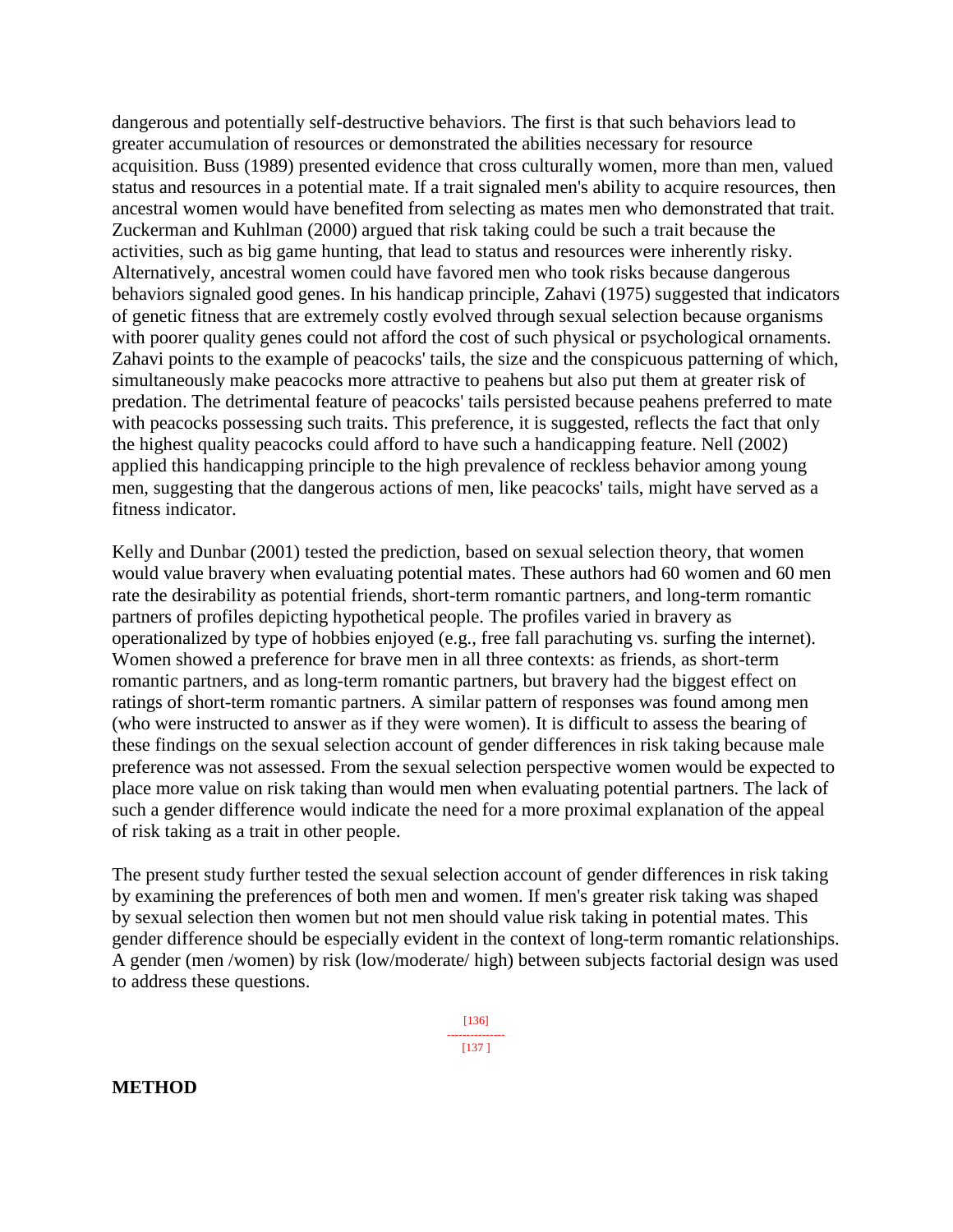# **Participants**

Eighty-seven men and 219 women enrolled in introductory psychology classes participated in the present study to receive credit towards the fulfillment of a class research requirement. The mean age of participants was 20.8 years  $(SD = 5.3)$ .

### **Materials**

The researchers constructed three hypothetical personality profiles (see appendix). The profiles contained ratings of agreement with 12 items from the Arnett Inventory of Sensation Seeking (1994) such as "I can see how it would be exciting to be in a battle during a war", ratings of the appeal of 12 risky activities such as skydiving (Hirschberger, Florian, Mikulincer, Goldenberg, & Pyszczynski, 2002), and essays in response to the statement "I take risks …". The high-risk profile was operationally defined as a mean response of 3.5 on the sensation seeking items (on a 4 point scale where 4 indicated strong agreement with items in direction of sensation seeking), a mean rating of 8.5 on the appeal of risky activities (on a 9-point scale where 9 indicated the activity as extremely appealing), and a response to the essay that indicated a tendency to take risks all of the time. The moderate risk profile was operationally defined as a mean response of 2.5 on the sensation seeking items, a mean rating of 5 on the appeal of risky activities, and a response to the essay that indicated a tendency to take risks some of the time. The low risk profile was operationally defined as a mean response of 1.5 on the sensation seeking items, a mean rating of 1.5 on the appeal of risky activities, and a response to the essay that indicated a tendency to never take risks. The dependent variable, taken from Singh (1995), required participants to rate on a 9-point Likert type scale (where  $1=$  not at all desirable and  $9 =$  extremely desirable) the desirability of the person described in the profile as a partner in a variety of contexts: coffee and conversation, non-romantic friendship, dating, short-term romantic relationship, long-term romantic relationship, and marriage.

#### **Procedure**

Participants reported in groups of 3-5 to a social psychology lab where they were informed that this was a study of the impressions people form about members of the opposite sex. Participants were told that they would read a personality profile and make some evaluations of the person described. At this point women were given a black folder labeled male profile and men were given a black folder labeled female profile. Participants were randomly assigned to read a profile depicting either a low, moderate, or high risk-taker. The experimenter was blind as to which profile the participants received. Participants were instructed to read the profile carefully so that they could get a good sense of what the person was like and were given a response sheet on which to record the appeal of the person described in the profile in six relationship contexts and to provide their demographic information. The entire experimental session lasted about 20 minutes.

# **RESULTS**

Results were analyzed using a gender by risk multivariate analysis of variance. There was a significant main effect for gender F  $(6, 295) = 4.7$ ,  $p < .01$ , a significant main effect for the risk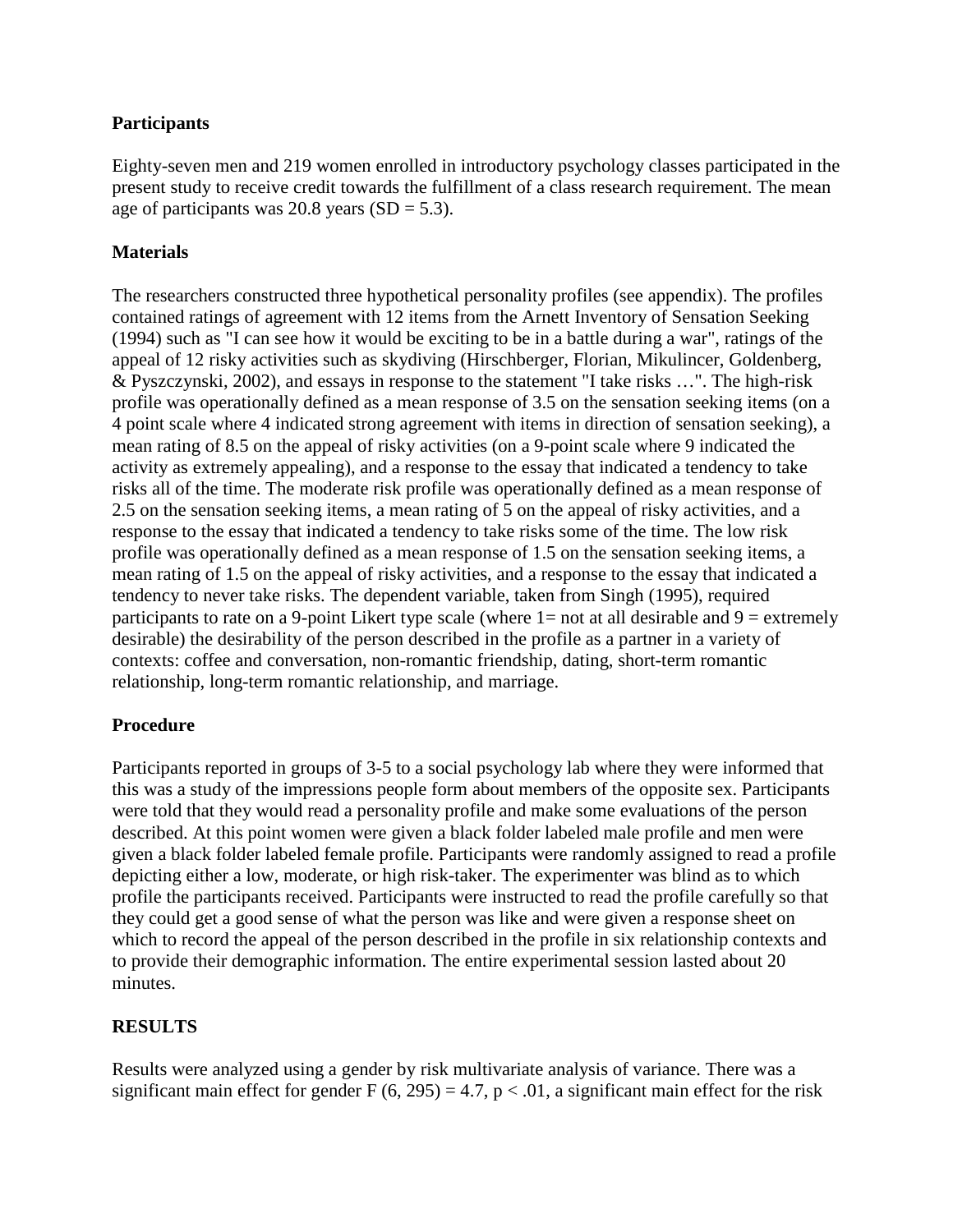taking of person depicted F (12, 592) = 7.9, p < .01, but no statistically significant interaction between gender and risk taking. Women gave lower ratings than men for the desirability of the partner depicted in the contexts of dating  $F(1, 300) = 13.3$ , p < .01, short-term relationship  $F(1, 1)$  $300$ ) = 23.2, p < .01, and long-term relationship F (1, 300) = 4.3, p < .05. The pooled responses of men and women showed that participants preferred risk taking partners in the contexts of coffee and conversation F  $(2, 300) = 28.1$ , p < .01, dating F  $(2, 300) = 16.1$ , p < .01, nonromantic friendship F (2, 300) = 25.9, p < .01, and short-term romantic relationship F (2, 300) = 24.3,  $p < .01$ . Tukey honestly stated difference (HSD) post hoc tests indicated that, in all these contexts, high risk taking partners were preferred over moderate risk taking partners and moderate risk taking partners were preferred over low risk taking partners.

#### [137] --------------- [138 ]

Although no multivariate gender by risk interactions was found, a univariate analysis seemed warranted because sexual selection theory would predict sex differences to emerge only in certain contexts. Specifically, from the perspective that views female preference for risk taking men as arising from the fact that such risky behaviors were associated with greater resource acquisition, the relative impact of risk taking on men and women's evaluations of others should be most different in the context of long-term mating. Univariate Analysis of Variance was used to examine the impact of risk taking on desirability in each relationship context separately for men and women. The means and standard deviations for women's ratings of desirability as a function of relationship context and risk taking are presented in Table 1.

#### **Table 1. Women's Ratings of Desirability as a Function of Risk Taking and Relationship Context**

|            | Risk taking |            |              |        |  |
|------------|-------------|------------|--------------|--------|--|
|            | Low         | Moderate   | High         | F      |  |
| Context    |             |            |              |        |  |
| Coffee     | 3.4a(2.0)   | 4.6b(1.9)  | 5.8c(2.3)    | $24**$ |  |
| Friend     | 4.0a(2.1)   | 5.1b(2.1)  | 6.3c $(2.2)$ | $21**$ |  |
| Date       | 2.2a(1.6)   | 3.2b(1.9)  | 4.2c(2.6)    | $17**$ |  |
| Short-term | 1.9a(1.4)   | 2.9b(2.1)  | 3.7c(2.5)    | $14**$ |  |
| Long-term  | 1.8a(1.6)   | 2.4ab(1.8) | 2.7bc(2.1)   | $4.5*$ |  |
| Marriage   | 1.9a(1.8)   | 2.0a(1.7)  | 2.6a(2.3)    | 2.4    |  |

Note: Reading across rows, means with different subscripts differ at the .05 alpha level, based on Tukey HSD post hoc tests; standard deviations are shown in parentheses. \*\*  $p < .01$ , \*  $p < .05$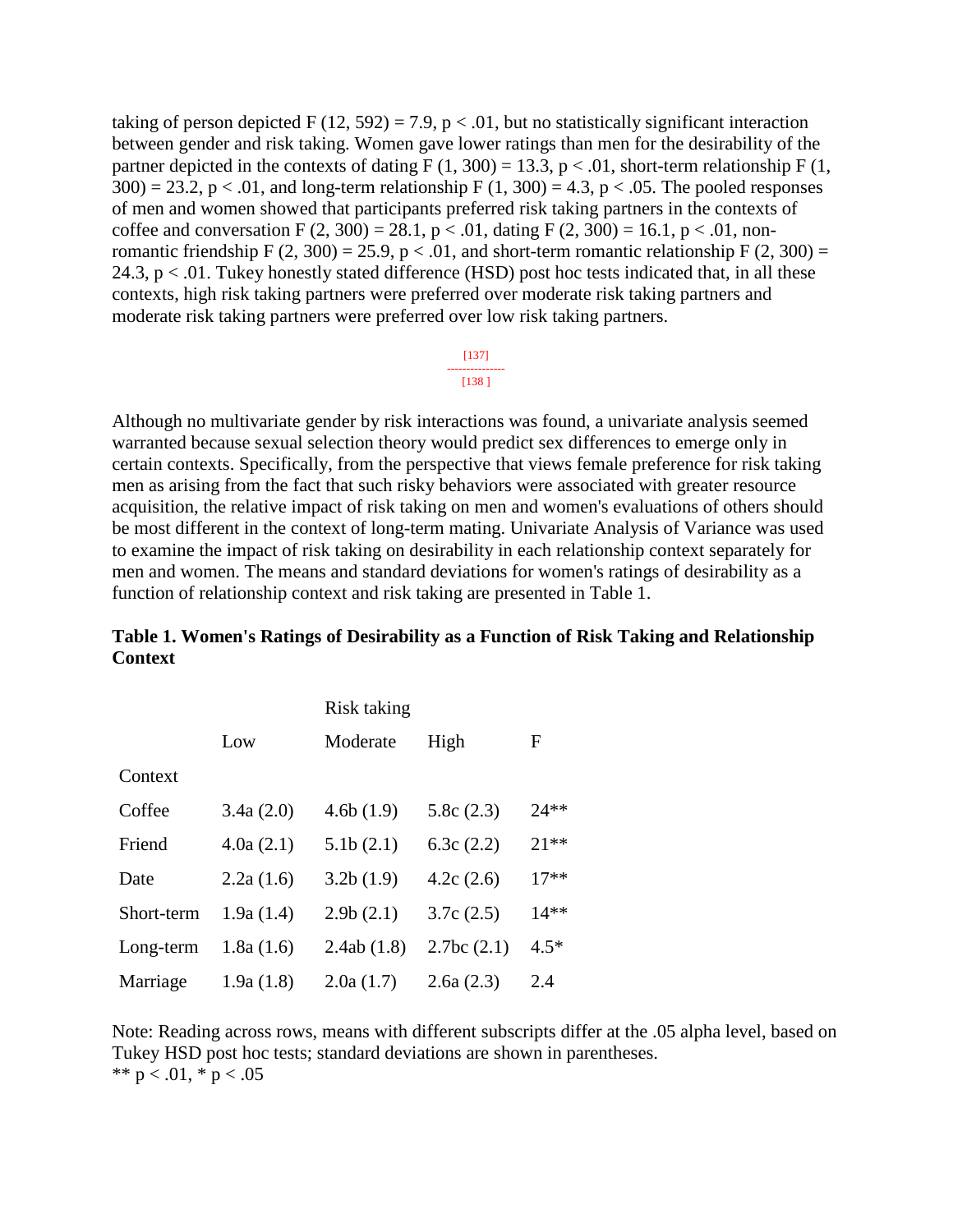Women preferred moderate risk-takers more than low risk-takers and high risk-takers more than moderate and low risk-takers in the contexts of coffee and conversation, non-romantic friendship, dating, and short-term romantic relationship. Women also showed a preference for risk-takers in the context of long-term romantic relationships. However, only one comparison was statistically significant with high risk-takers being rated as more desirable than low risktakers. A similar pattern of preference was found in the context of marriage although this difference did not reach statistical significance.

> [138] --------------- [139 ]

The means and standard deviations for men's ratings of desirability as a function of relationship context and risk taking are presented in Table 2.

#### **Table 2. Men's Ratings of Desirability as a Function of Risk Taking and Relationship Context**

|            |           | Risk taking |           |          |  |
|------------|-----------|-------------|-----------|----------|--|
|            | Low       | Moderate    | High      | F        |  |
| Context    |           |             |           |          |  |
| Coffee     | 3.7a(1.9) | 4.5a(1.9)   | 6.3b(2.8) | $9.4**$  |  |
| Friend     | 4.2a(2.6) | 5.6b(1.3)   | 6.8b(2.6) | $9.3**$  |  |
| Date       | 3.6a(2.6) | 3.7a(1.4)   | 5.2b(2.3) | $4.9*$   |  |
| Short-term | 3.2a(2.3) | 3.4a(1.5)   | 5.8b(2.5) | $12.4**$ |  |
| Long-term  | 2.7a(2.7) | 2.8a(1.5)   | 2.8a(1.9) | 0        |  |
| Marriage   | 2.3a(2.4) | 2.5a(1.9)   | 2.7a(2.2) | 0        |  |

Note: Reading across rows, means with different subscripts differ at the .05 alpha level, based on Tukey HSD post hoc tests; standard deviations are shown in parentheses. \*\*  $p < .01$ , \*  $p < .05$ 

In the context of coffee and conversation, dating, and short-term romantic relationship men preferred high risk-takers more than moderate and low risk-takers but showed no preference for moderate risk-takers over low risk-takers. In the context of non-romantic friendship, men preferred moderate and high risk-takers more than low risk-takers but showed no preference for high risk-takers more than moderate risk-takers. Risk taking had no effect on men's ratings of desirability in the contexts of long-term romantic partner or marriage.

A comparison of the results for men and women reveals some interesting similarities and differences. Both women and men showed a preference for risk taking when evaluating potential partners in the contexts of coffee and conversation, non-romantic friendship, dating, and shot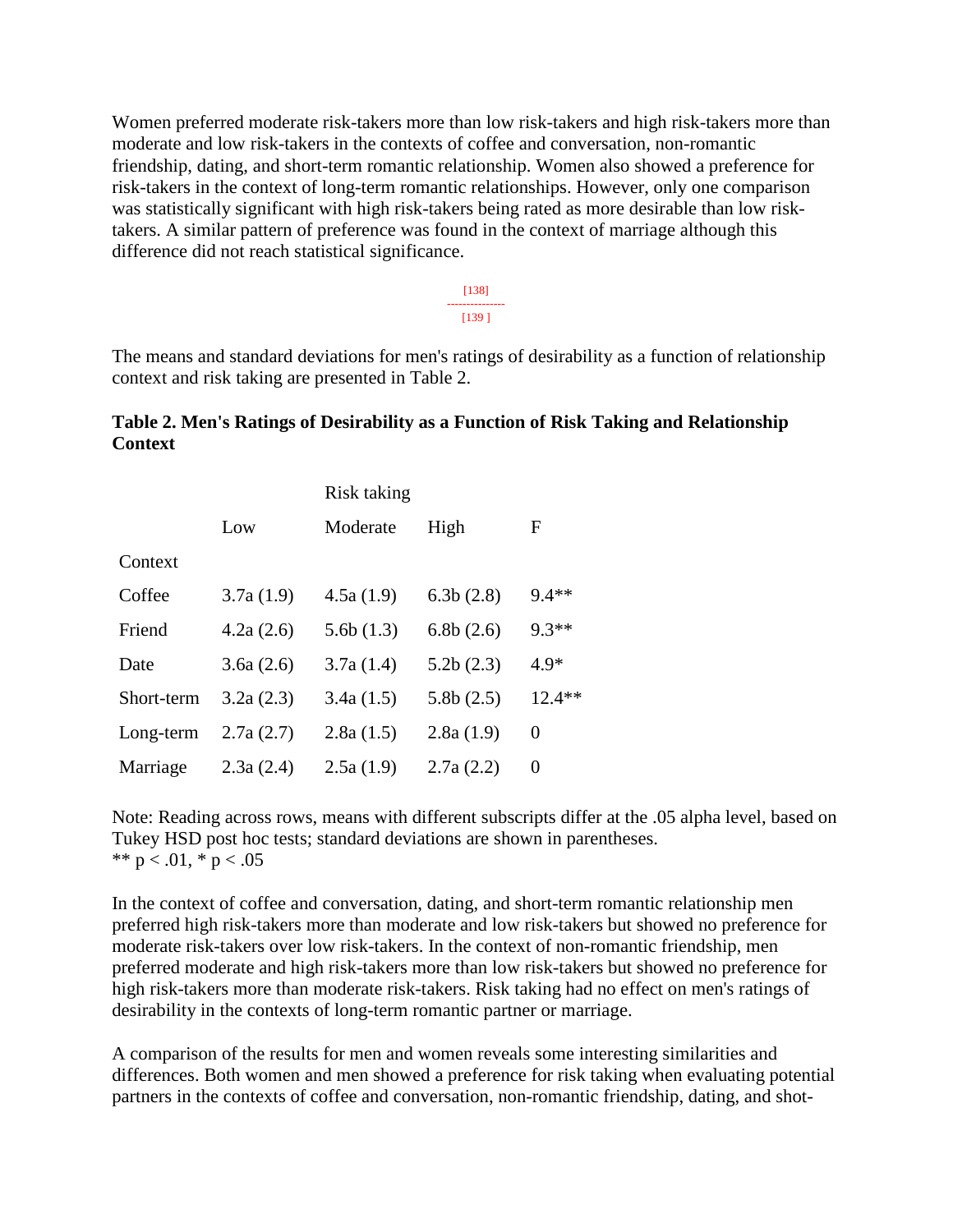term romantic relationship. However, the nature of this preference was somewhat different with women showing an incremental increase in desirability with increasing risk but men mainly showing a preference for high risk over the other two profiles. Further, only women showed a preference for risk-takers in the long-term romantic context. These findings are in some ways consistent with the predictions of the sexual selection perspective but also point to the need for more proximal explanations of why both men and women value risk taking in potential partners in many contexts.

> [139] --------------- [140 ]

#### **DISCUSSION**

The results of the present study are only partially consistent with predictions based on the perspective of evolutionary psychology. The finding that women were more discriminating than men when evaluating potential partners is congruent with the assertion made in parental investment theory (Trivers, 1972) that the sex that bears the greatest cost of reproduction will be the most choosey when selecting a mate. Further, the findings replicated previous research (Kelly & Dunbar, 2001) that showed women prefer risk-taking men in a variety of relationship contexts. The present findings extend on this previous research by directly comparing men and women's preferences for risk taking others. Consistent with the sexual selection perspective, women but not men preferred risk-takers as long-term romantic partners.

It should be noted, however, that the evolutionary perspective is not the only theoretical orientation from which one could predict gender differences in mate preference. For example, Eagly and Woods (1999) have suggested that sex differences in many domains, including mate preference, emerged not as a function of evolution but as a function of the different social roles to which cultures assigned men and women. To the extent that many cultures historically assigned men but not women to roles such as hunting and warfare that allowed for accumulating resources, women would value resource acquisition abilities in a mate because they would have no means of acquiring their own resources. From the social roles perspective, women would be expected to devalue resource acquisition skills in potential mates as they were given more opportunities to gain resources for themselves. This perspective is supported by findings that in cultures where women have more educational and work opportunities they place less emphasis on resources as a mate selection criterion (Eagly & Wood, 1999; Kasse & Sharma, 1999). Whereas, the present study was constructed to test hypotheses based on evolutionary theorizing the same predictions could have been made from social roles theory. A major limitation of the present study is that the findings do not demonstrate the superiority of the sexual selection perspective over alternative perspectives in accounting for sex differences in mate preference. The present finding that women more than men value risk taking in a potential long-term mate is as consistent with sex roles theory (Eagly & Wood, 1999) as with evolutionary theory.

In contrast to the gender differences observed in the present study, the sexual selection model does not account for the observed similarities between men and women. The finding that men and women preferred high risk taking romantic and non-romantic partners negates neither the possibility that men's greater risk taking or women's preference for risk taking men evolved through sexual selection. However, the sexual selection perspective offers little explanation of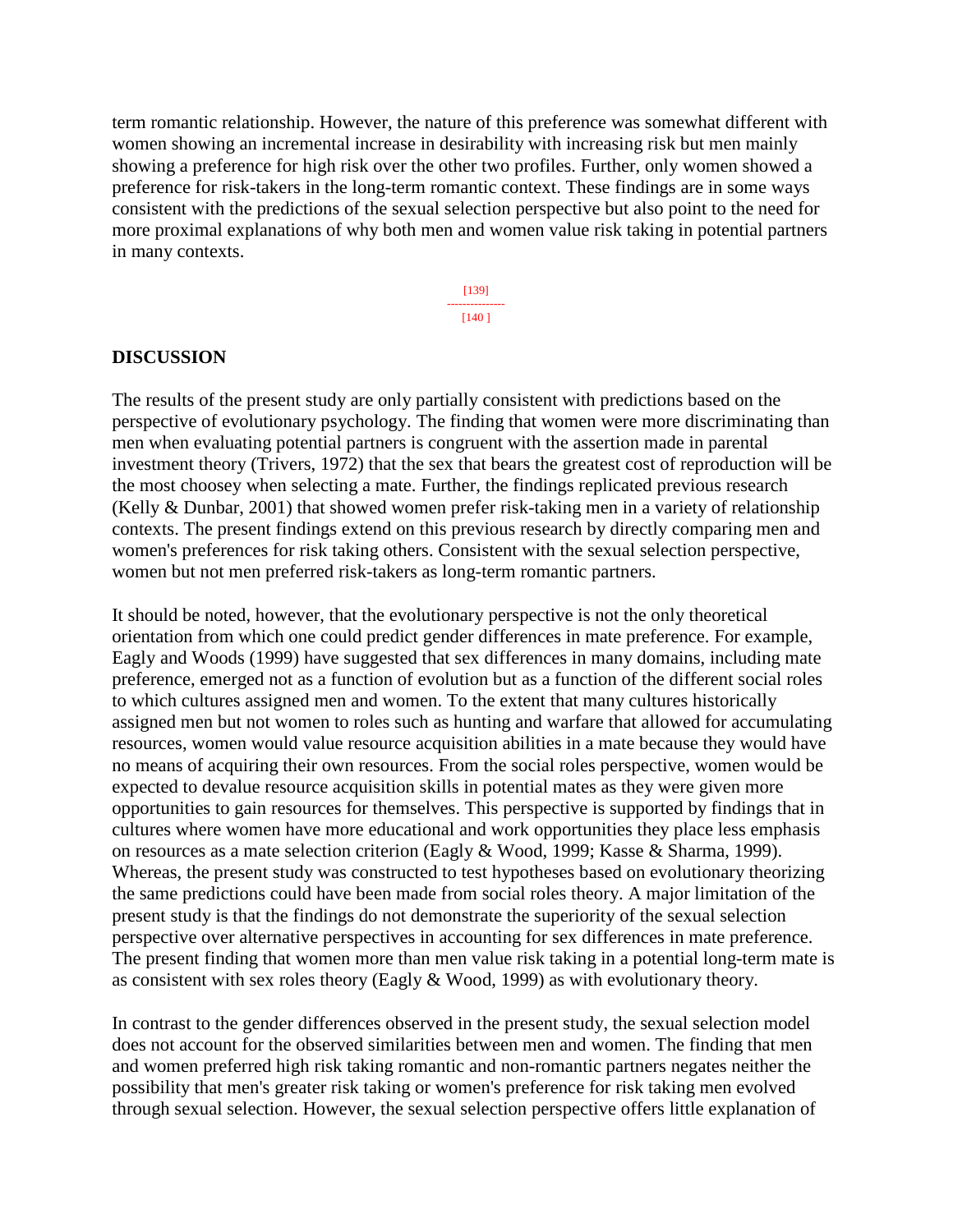women's preference for risk-takers in non-romantic contexts, nor for men's preference for risktakers in any context. The similarity in men and women's partner preference observed in the present study is consistent with previous work from the evolutionary perspective (Botwin, et al.1997) demonstrating remarkable congruence in the traits that men and women found appealing in a mate. Buss (1989) reported that men and women in 37 diverse cultures highly valued excitement in a potential mate. Perhaps the preference of men and women for risk-takers merely reflects the appeal of novelty and excitement that such people would likely bring to interpersonal relationships.

Because the evolutionary perspective does not offer a distal account for the equal appeal of risk taking partners in non-romantic and short-term romantic contexts, a more proximal explanatory mechanism is required. Neil (2002) suggests myth, narrative, and news as potential proximal mechanisms propagating the appeal of risk-takers. To the extent that cultural narratives and media portrayal depict heroes as risk-takers, those individuals who emulate the dangerous actions of such heroes will be valued as partners in all interpersonal interaction contexts. Both the evolutionary and social roles perspective would expect such cultural reinforcement to be more influential for men than women, either because they are genetically predisposed or socially assigned to engage in dangerous activities. If men must take risks in warfare and hunting then they should be socially reinforced to emulate risk-taking heroes. The authors know of no research documenting an increase in media portrayals of women taking risks, but an intriguing possibility exists that such a trend may have socially reinforced the appeal of such women to men. A fruitful avenue for future research might be to examine archival sources for changing portrayals of women in terms of risk taking and to assess experimentally the effects of such portrayals on men's partner preferences. The gender similarities observed in the present study may reflect a gender convergence in person perception criteria based on changing cultural depictions of women. This convergence is consistent with the cross cultural evidence reported by Buss, Shackelford, and Kirkpatrick (2001) that men and women's mate preference criteria have become more similar over the last 50 years with women increasing the importance they placed on attractiveness and men increasing the importance they placed on good financial prospects. Further research seems warranted to examine potential proximal mechanisms underlying gender similarities in partner preference.

> [140] --------------- [141 ]

#### **REFERENCES**

Arnett, J. (1994). Sensation seeking: A new scale and a new conceptualization. Personality and Individual Differences, 16, 289-296.

Barber, N. (1995). The evolutionary psychology of physical attractiveness: Sexual selection and human morphology. Ethology and Sociobiology, 16, 395-424.

Botwin, M.D., Buss, D.M., & Shackelford, T.K. (1997). Personality and mate preference: Five factors in mate satisfaction and marital satisfaction. Journal of Personality, 65, 106-136.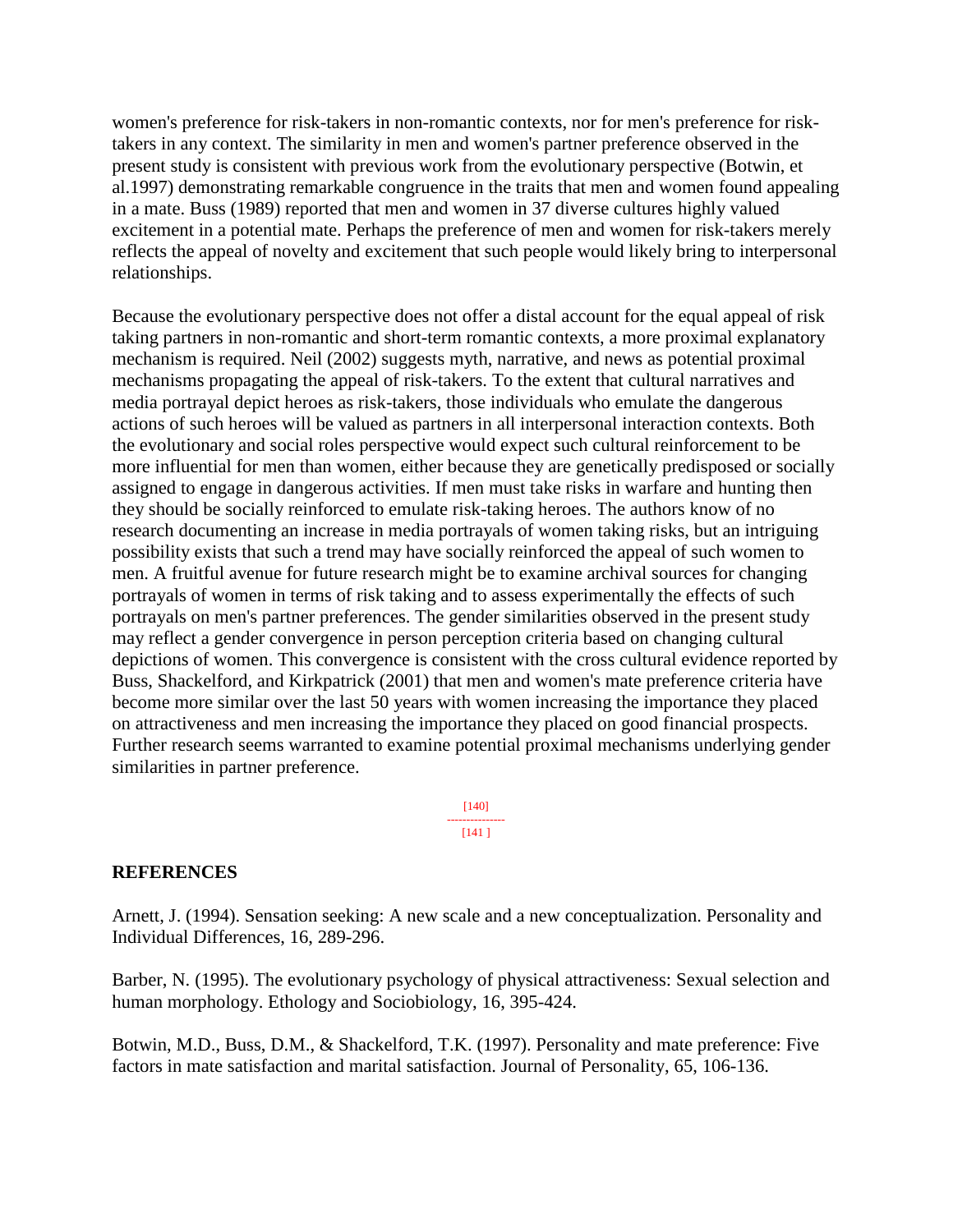Buss, D.M. (1989). Sex differences in human mate preference: evolutionary hypotheses tested in 37 cultures. Behavioral and Brain Sciences, 12, 1-49.

Buss, D.M. (1994). The evolution of desire. Strategies of human mating. New York: Basic.

Buss, D.M., Shackelford, T.K., & Kirkpatrick, L.A. (2001). A half a century of mate preference: The cultural evolution of values. Journal of Marriage and the Family, 63, 491-504.

Eagly, A.H., & Wood, W. (1999). The origins of sex differences in human behavior: Evolved dispositions versus social roles. The American Psychologist, 54, 408-423.

Felton, J., Gibson, B., & Sanbonmatsu, D.M. (2003). Preference for risk in investing as a function of trait optimism and gender. Journal of Behavioral Finance, 4, 33-40.Franzoi, S.L., & Hertzog, M.E. (1987). Judging physical attractiveness: What body aspects do we use? Personality and Social Psychology Bulletin, 13, 19-33.

Gullone, E., Moore, S., Moss, S., & Boyd, C. (2000). The adolescent risk taking questionnaire: Development and psychometric evaluation. Journal of Adolescent Research, 15, 231-250.

Hirshberger, G., Florian, V., Mikulincer, M., Goldenberg, J.L., & Pyszczynski, T. (2002). Gender differences in the willingness to engage in risky behavior: A terror management perspective. Death Studies*, 26*, 117-141.

Kahler, C.W., Read, J.P., Wood, M.D., & Palfai, T.P. (2003). Social environmental selection as a mediator of gender, ethnic, and personality effects on college student drinking. Psychology of Addictive Behaviors, 17, 226-234.

Kasse, T., & Sharma, Y.S. (1999). Reproductive freedom, educational equality, and females' preference for resource-acquisition characteristics in mates. Psychological Science, 10, 374-378.

Kelly, S., & Dunbar, R.I.M. (2001). Who dares wins: Heroism versus altruism in women's mate choice*.* Human Nature, 12, 89-105.

Nell, V. (2002). Why young men drive dangerously: Implications for injury prevention. Current Directions in Psychological Science, 1*1*, 75-79.

Trivers, R. (1972). Parental investment and sexual selection. In B. Cambell (Ed.), Sexual selection and the descent of man, 1871-1971 (pp. 136-179). Chicago: Aldine.

> [141] --------------- [142 ]

U.S. Department of Transportation. (1996). Traffic Safety CD-ROM, 1975-1994(BTS-CD-10). Washington DC: Bureau of Transportation Statistics.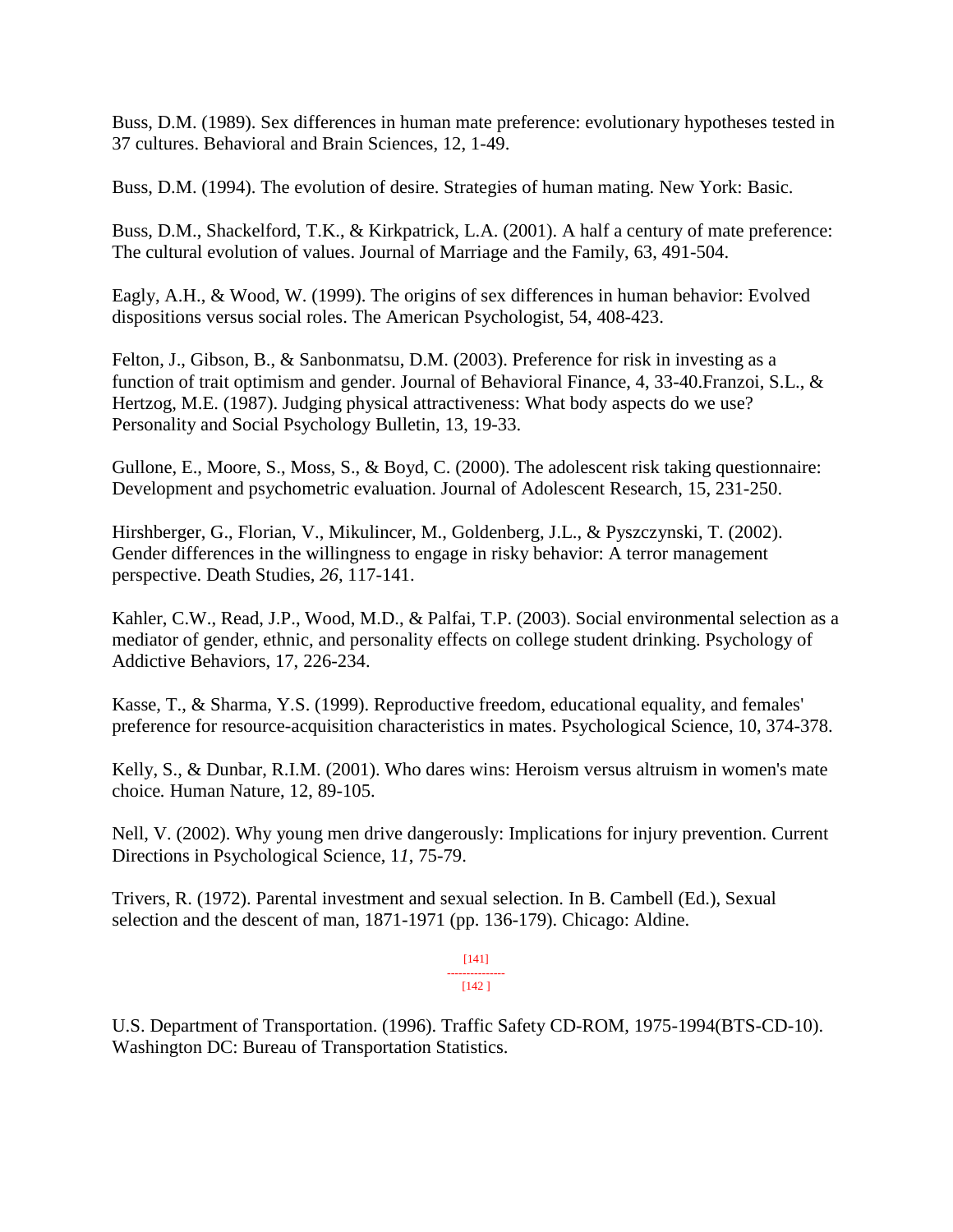Zahavi, A. (1975). Mate selection: A selection for handicap. Journal of Theoretical Biology, 53, 205-214.

Zuckerman, M., & Kuhlman, D.M. (2000). Personality and risk taking: Common biosocial factors. Journal of Personality*, 68*, 999-1029.

# **APPENDIX: SCALES AND STIMULUS MATERIALS**

#### **General Tendencies**

Rank the following statements on a scale from 1 to 4, where  $1 =$  strongly disagree and  $4 =$ strongly agree.

I can see how it would be interesting to marry someone from a foreign country.

If I have to wait a long time, I'm usually patient about it.

I think it's fun and exciting to perform or speak before a group.

If I were to go to an amusement park, I would prefer to ride the rollercoaster or other fast rides.

I would like to travel to places that are strange and far away.

I would have enjoyed being one of the first explorers of an unknown land.

In general, I work better when I'm under pressure.

I often like to have the T.V. on while I'm doing something else, such as reading or cleaning up

It would be interesting to see a car accident happen.

I like the feeling of standing next to the edge on a high place and looking down.

If it were possible to visit another planet or the moon for free, I would be among the first to sign up.

I can see how it must be exciting to be in a battle during a war.

[142] --------------- [143 ]

#### **Activity Appeal**

Please indicate how much each of the following activities appeals to you. Where  $1 = not$  at all appealing and  $9 =$  extremely appealing.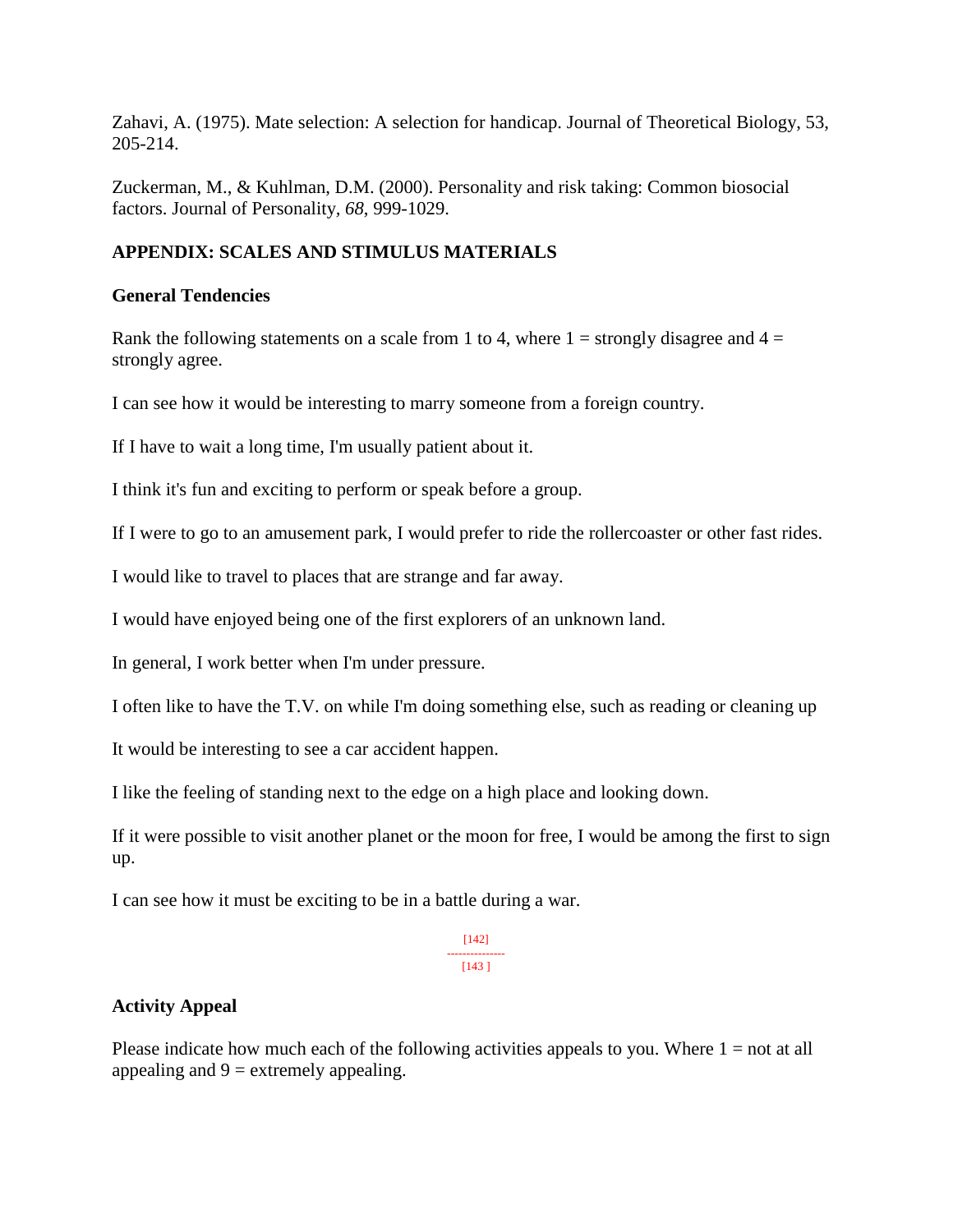Rock climbing

Engaging in casual sex

Driving fast

Riding a motorcycle

Skydiving

Drinking large quantities of alcohol

Snow boarding

Trying heroin

Hang gliding

Bungy jumping

Going white water rafting

Ski jumping

#### **Personal Essay**

In the space below write a few paragraphs in response to the following statement

I take risks when . . .

(Low Risk Response) I never take risks. I consider myself a cautious person. I try to think things through carefully before doing them and ask myself what could go wrong here. I think the world would be a safer place if others did the same.

(Moderate Risk Response) I take risks sometimes. I don't consider myself a reckless person but I am willing to take a risk if there is something to be gained. If there is something I want badly I try to get it even if it is risky.

(High Risk Response) I take risks all the time. I think life is to short to worry about what could go wrong. I like to do dangerous things and live life on the edge. I never think I shouldn't do that because it is too dangerous I just go for it.

> [143] --------------- [144]

#### **Desirability**